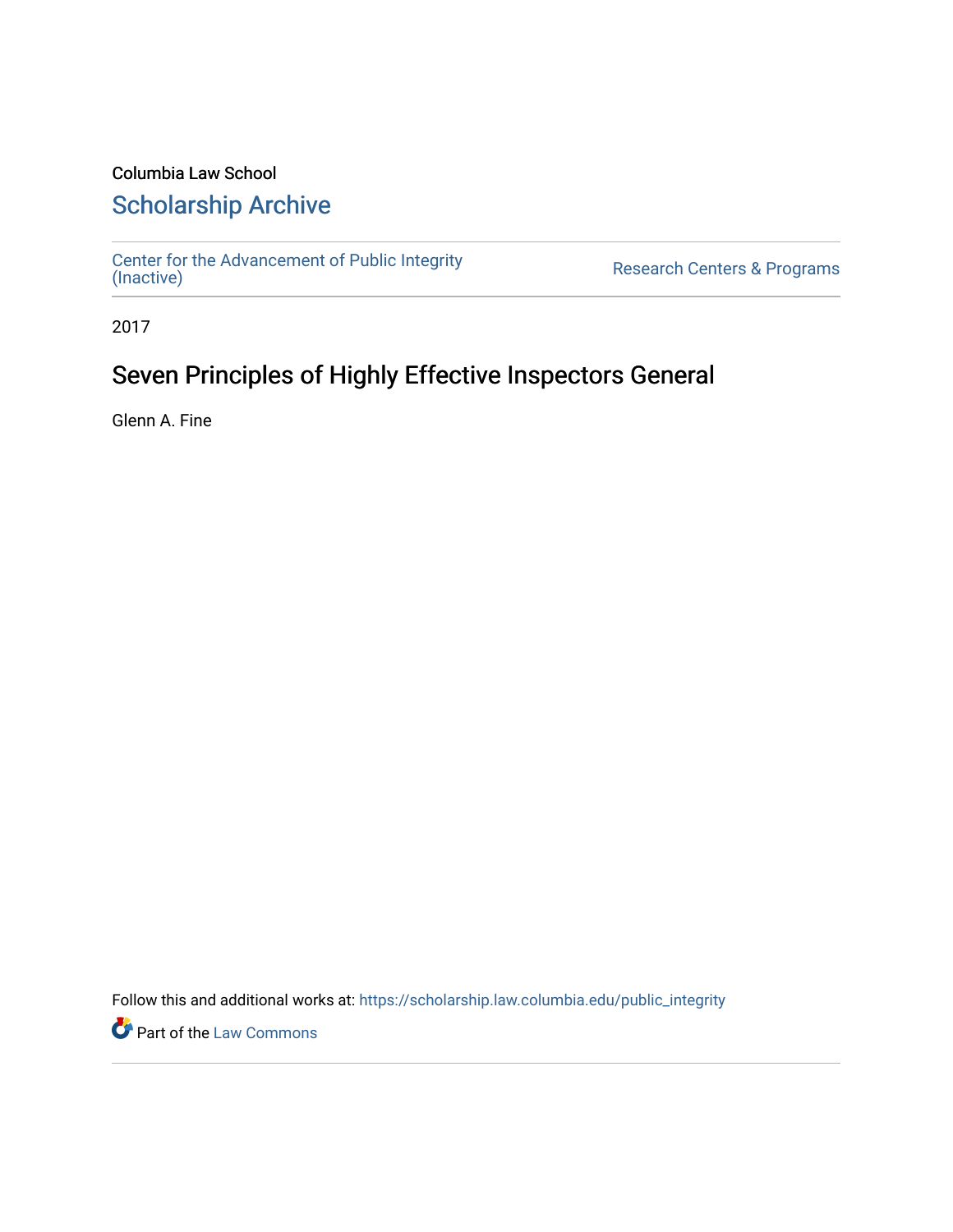# **Seven Principles of Highly Effective Inspectors General**

As the Acting Inspector General (IG) of the Department of Defense (DoD), and the former IG of the Department of Justice (DOJ), I am often asked about general principles that apply to the work of IGs. IGs occupy some of the most important but least understood positions in the federal government. There are IGs in most federal agencies – 73 IGs in total – and IGs are different in many ways. However, based on my experience in the IG community, I believe several basic principles apply to the work of IGs on the federal as well as the state and local levels. This article is my attempt to summarize these key principles.<sup>1</sup>

#### **Author: Glenn Fine**

Glenn A. Fine is the Acting Inspector General of the United States Department of Defense and has served in that position since January 2016. He joined the Department of Defense Office of Inspector General in June 2015 and previously served as the Inspector General of the United States Department of Justice from 2000- 2011.

### **Background**

The primary mission of IGs is to detect and deter waste, fraud, and abuse, and to promote economy, efficiency, and integrity within their agencies. IGs pursue this mission by conducting audits, evaluations, investigations, and special reviews relating to agency personnel and programs.

According to the Inspector General Act of 1978, as amended, IGs are nonpartisan and are appointed without regard to their political affiliation. Of the 73 federal IGs, approximately half are appointed by the President subject to Senate confirmation, and the other half are appointed by the agency head. IGs do not have a term of office and, unlike almost all other Presidential appointees, normally remain in their positions when Administrations change. Only the President can remove an IG, and the President must give the reasons for any removal to both Houses of Congress.

IGs have a dual reporting requirement – to their agency heads and to Congress. This dual reporting requirement has been famously described as akin to "straddling a barbed-wire fence."

IGs have uncovered and reported on many high-profile problems across Government agencies, such as the FBI's misuse of national security letters, corruption in the Department of the Interior related to lobbyist Jack Abramoff, and widespread health care fraud. Each year, IGs help return billions of dollars to the U.S. Treasury in investigative recoveries and make audit recommendations for additional billions of dollars in potential savings. For example, in fiscal year 2015, for each \$1 spent on federal IG budgets, the potential savings to the federal government from IG audits and investigations averaged \$14.

Although IGs share the same overarching mission, not all IGs approach their work in the same way. There is an apt expression in the IG community: "When you've seen one IG, you've seen one IG." IGs are from different backgrounds – they are lawyers, accountants, investigators, and management analysts, among other professions. Some operate in large agencies with large staffs. For example, the largest Offices of Inspector General (OIG), the Health and Human Services OIG and the DoD OIG, both have approximately 1,500 employees. Others operate in smaller agencies with a small number of employees, such as the Election Assistance Commission OIG, which has one employee – the IG herself.

<span id="page-1-0"></span><sup>1</sup> This article was adapted from a speech I gave to the Association of Inspectors General at its conference in Boston, Massachusetts, in November 2016.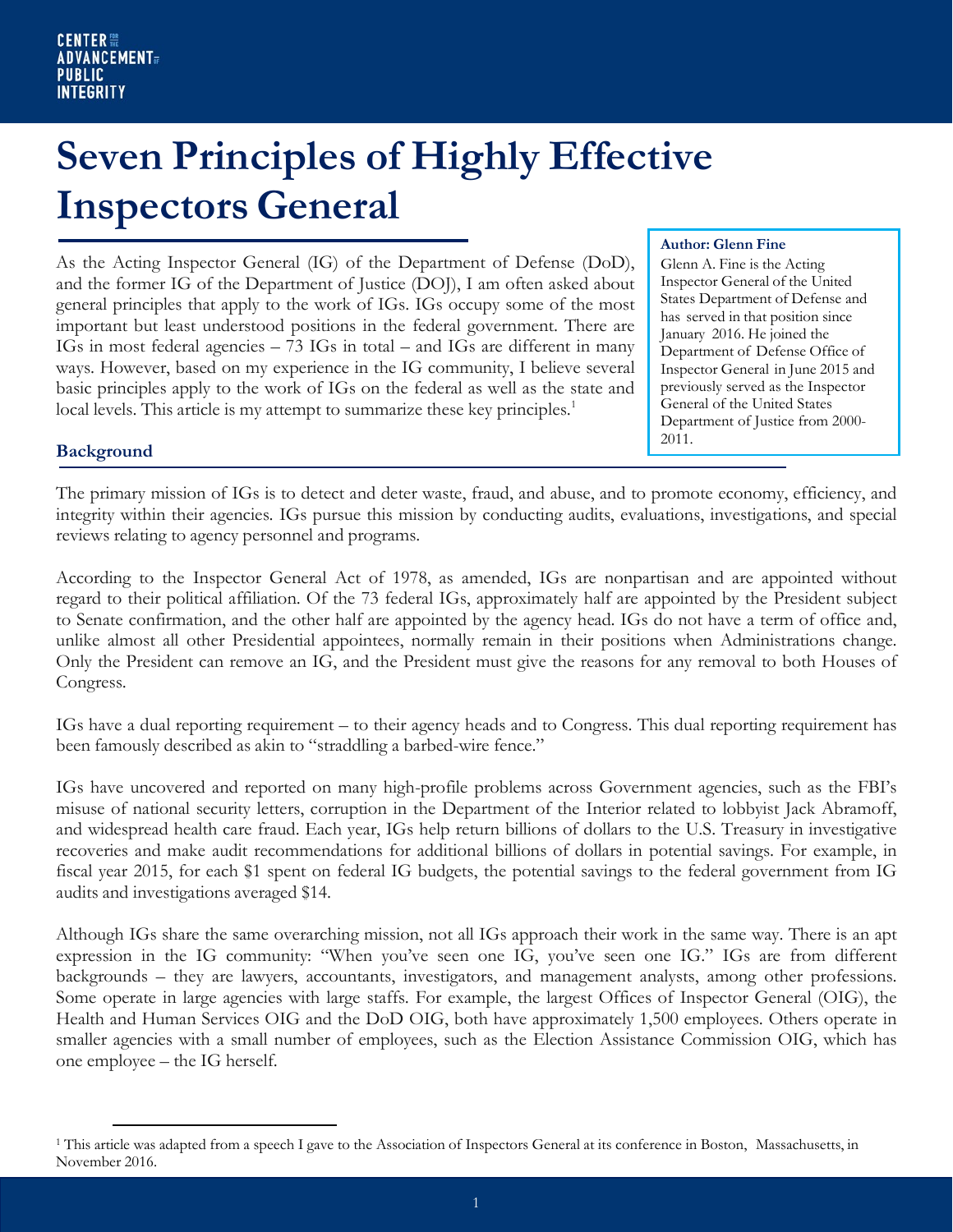Despite these differences in background, size, and type of federal agency, I believe there are general principles that effective IGs can and should follow. These principles are based on my experience as the Acting Inspector General of the DoD (from January 2016 to the present); the IG of DOJ for 11 years (from 2000 to 2011), where I served in three Presidential Administrations; and 5 years as the head of the Special Investigation and Review Unit in the DOJ OIG (from 1995 to 2000).

# **Principle 1: Remain independent**

Independence is an essential attribute of IGs and a cornerstone principle of the IG Act. For their work to be credible, IGs must pursue their mission objectively but also independently from both the agency and Congress. In recognition of that principle, according to the IG Act, the agency head may not prevent an IG from conducting an audit or investigation except in very limited circumstances (such as when that work would harm national security or interfere with ongoing criminal matters). In those circumstances, the agency head must notify Congress of the reasons why the IG should be prevented from performing the work. This provision has rarely been invoked.

However, a professional relationship between the agency head and the IG is also important. IGs should keep the lines of communication open with the agency head and senior agency officials and should not surprise them about the work that the OIGs are conducting. Conversely, the tone from the top of an agency is important to the success of the IG. Agency heads who recognize the value of the IG's work, who communicate that value to the agency's workforce, who stress the need for cooperation with the IG, and who meet with the IG on a regular basis while understanding that the IG must work independently from the agency can help that IG to be effective. Similarly, IGs who keep the agency head informed of the audits, evaluations, and investigations that are being conducted, who brief the agency head on completed reports, and who do not surprise the agency head will make the relationship much more productive.

Yet, the independent role of an IG is not intuitive to every new agency head. Many have not had previous experience with an independent IG. I have worked with five Attorneys General in my 11 years as the IG of DOJ and two Secretaries of Defense as the Acting IG of DoD. Each was different in outlook, policy preferences, and management style. Nevertheless, each appreciated the role of the IG. I met regularly with them, and I was able to discuss with them the IG Act, how IGs operate, and the necessary independence of the IG.

However, I will not forget my first meeting with one new Attorney General. After I explained my role and the need for IG independence, he scratched his head and said, "So you are telling me that I can order around everyone else in this building, but I can't tell you what to audit or investigate." I said, "Yes, that is what the IG Act requires." He replied, "Okay, I get it; we follow the law around here." And he did. I was fortunate to have a good working relationship with every Attorney General and Secretary of Defense, each of whom recognized the need for IG independence.

# **Principle 2: Be tough but fair**

I explain to new OIG employees that we want to be, and want to be perceived as being, tough but fair. I tell them it is a difficult task to evaluate other employees who are performing their roles often under challenging circumstances and with limited resources. However, IGs frequently must make tough calls describing where operations need to be improved or where otherwise good employees have made serious mistakes. In those circumstances, we should not shy away from justifiable criticism or holding people accountable. Our duty is to make the hard judgments about the actions of those in the Departments and Agencies we oversee, with the goal of helping to improve their operations, seeking to hold employees accountable for misconduct, and clearing those who have not committed misconduct.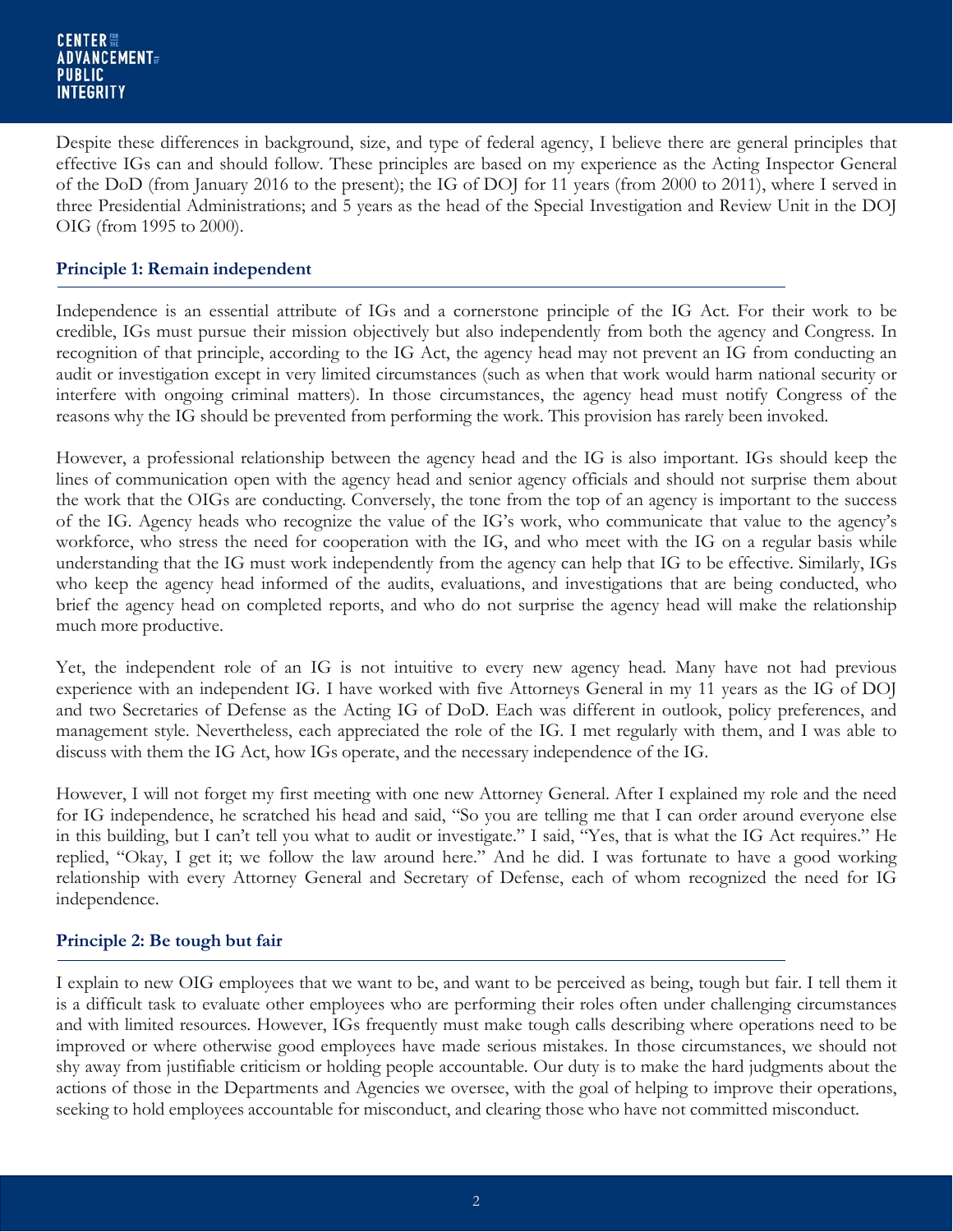#### CENTER !!! **ADVANCEMENT** PUBLIC **INTEGRITY**

IGs recognize that it is not easy for anyone to be the subject of an IG investigation or the focus of an IG audit or evaluation, and OIG employees must treat the people we investigate, audit, or evaluate with professionalism and respect. We must also keep an open mind when conducting our work. We need to hear all sides of the story and obtain the full version of the relevant facts. In over 15 years in the IG community, I have learned that there are almost always two sides to every issue. We need to ensure that all subjects or witnesses have a fair opportunity to present their side and provide their input and their evidence, before we reach our conclusions. In the end, based on all the evidence, we must make the hard judgments objectively and fairly.

Another aspect of operating in a tough but fair way is to seek input on what to audit, evaluate, or investigate. I am often asked how IGs allocate their resources and determine which audits, evaluations, or investigations to conduct. Some audits and evaluations are required by statute, such as financial statement and computer security audits. Others are requested by congressional committees. Some investigations are based on anonymous tips, whistleblowers, or hotline complaints. But most IG work is discretionary and is initiated based on the judgment of each IG as to the greatest risk or the top management challenges the agency faces.

The possibility of making positive change starts with actionable, reasonable IG recommendations that provide practical solutions.

It is important to seek the input of agency leaders as to what reviews would be most useful to them as they manage their complex missions. Every year I send a memorandum to top Department leaders asking that question. I remember the initial response of one of the strongest and best leaders I knew at the DOJ – Robert Mueller, the former Director of the FBI – when I asked him if he had any ideas for potential IG reviews. He

thought about it and said, "Glenn, I have a good idea on reviews you should conduct." I responded, "Great, what are they?" He replied, "You should do more reviews in the Drug Enforcement Administration; you are already doing enough work in the FBI." He said this half in jest (I think).<sup>2</sup> While he did not always agree with the findings and conclusions of our reviews, I believe he recognized their value, took them seriously, and supported our work. That is one of the attributes of an enlightened and forward thinking leader, and he certainly was one.

## **Principle 3: Tell the good with the bad**

I also stress to OIG employees that we need to be objective in our work and that pointing out when an agency program is doing well, or an individual has not committed misconduct, if that is what the evidence shows, is just as important as identifying shortcomings in programs or misconduct by individuals. We should not pull any punches, but we must also be even handed. We are not out to play "gotcha." Rather, if the agency program is doing well, then we need to say that in our reports with equal prominence to our discussions of problems. If an individual did something wrong, we need to seek to hold them accountable; however, if the evidence shows they did not commit misconduct, we need to state that also.

There are several reasons for the need to tell the good with the bad. Our credibility depends on us following the facts wherever they lead – not only down a one-way street of negative findings. Similarly, it is important for OIG employees to recognize how hard it is for someone to be accused of misconduct or to be the subject of an IG investigation. Understandably, subjects of IG investigations are worried that their careers and reputations are under a microscope and at risk. Often, their bonuses and promotions are placed on hold during the investigation, and their colleagues may view them differently. It is stressful and disconcerting to be accused of misconduct. Therefore,

<span id="page-3-0"></span><sup>&</sup>lt;sup>2</sup> After his comment, I gave Director Mueller a chart showing that the FBI constituted about 30% of the Department of Justice (at the time it had approximately 28,000 employees while the Department as a whole had approximately 100,000 employees). I then calculated the number of audits and evaluations the DOJ OIG was conducting in the FBI at the time – and it was about 30%.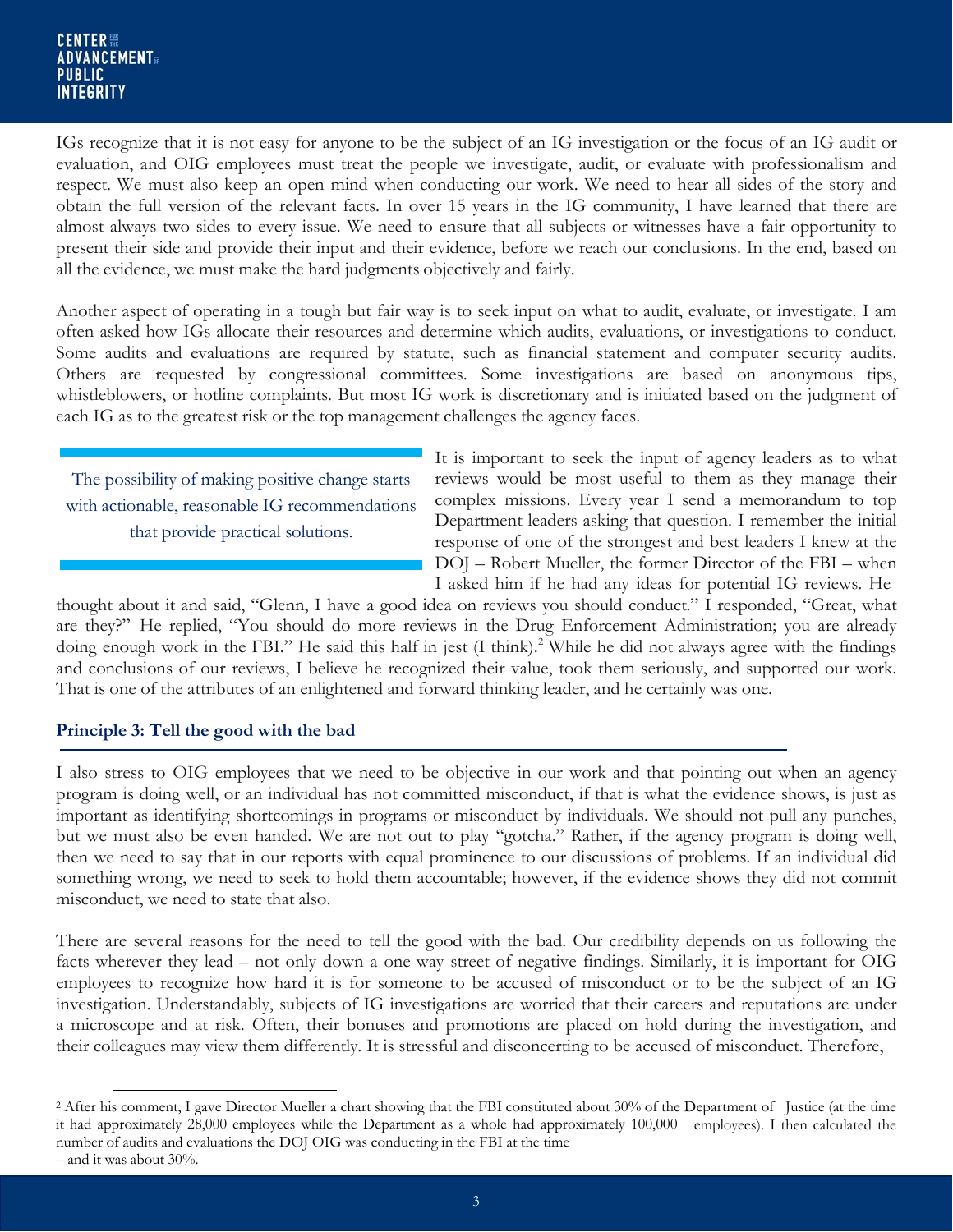we have an obligation to conduct the investigation fairly and efficiently, and if the facts show the subject did something wrong, we must say so. But it is just as important a function for an IG to fully and fairly investigate the facts and reach a conclusion that the allegation is not substantiated, if that is where the facts lead.

## **Principle 4: Provide potential solutions**

When we conduct audits and evaluations, we often find programs deficient in some respect. Our role, however, is not solely to point out the problems. We also need to recommend potential solutions. We should offer commonsense, practical, actionable recommendations that, if implemented, will help correct the deficiencies we identify.

Under the IG Act, an IG cannot force the leadership of an agency to implement any recommendation. The agency must respond to an IG's recommendations, but it does not have to agree with the recommendations or adopt them. However, IGs have a responsibility to ensure that agency management actually implements the recommendations it agrees with. I have found that if we do not follow up on recommendations, management will sometimes move on to the next issue due to the press of new business without implementing our recommendations despite their concurrence. IGs need to be persistent in checking on unimplemented recommendations and conducting follow-up reviews to ensure that the agency has done what it said it would do. As Ronald Reagan so famously said, "Trust but verify." Often, as a result of our follow-up reviews, which at the DOJ OIG and the DoD OIG comprised approximately 10 percent of our audit work, we find that management has not fully implemented recommendations, despite a written response suggesting otherwise. Therefore, we regularly conduct follow-up audits or evaluations to confirm that corrective actions have been taken.

The possibility of making positive change starts with actionable, reasonable IG recommendations that provide practical solutions. I believe that is perhaps the most important aspect of audit or evaluation reports. Diagnosing a problem is valuable, but making reasonable recommendations for positive change is even more important. In the end, IGs must seek to improve the efficiency and effectiveness of agency operations, and that occurs when solutions to address deficiencies are actually implemented.

#### **Principle 5: Strive for timeliness**

Telling the good with the bad and providing solutions are critically important principles, but to be effective the work of an IG must be done in a timely manner. It does little good if an important audit, evaluation, or recommendation is provided to management well after it has made a key decision on a program. We need to provide management with the report and recommendations when they can be useful. Similarly, we need to hold individuals accountable, or clear them, in a timely way.

Certainly, timeliness must be balanced with the need for accuracy and thoroughness. Some matters are more complex and difficult to complete than others. Sometimes, delays are beyond the control of the OIG, such as when the agency under review does not provide responses or information in a timely fashion, when witnesses are unavailable, or when new and different allegations arise. Other times, an OIG investigation is delayed while waiting for a decision from an outside entity, such as a Federal prosecutor. But IGs have an obligation to complete our work expeditiously to maintain a sense of urgency about our projects, and to balance thoroughness with timeliness.

Of all the criticisms I have heard about OIGs – and I believe I've heard most of them – lack of timeliness is the one that resonates with me the most, and the one that is most difficult to address. Sometimes, inadequate resources, or a relentless and increasing caseload, make it difficult if not impossible to handle all matters rapidly. There is no easy solution to address the issue of timeliness, but IGs must constantly focus on this area and challenge our staffs to complete their work in a timely and thorough way.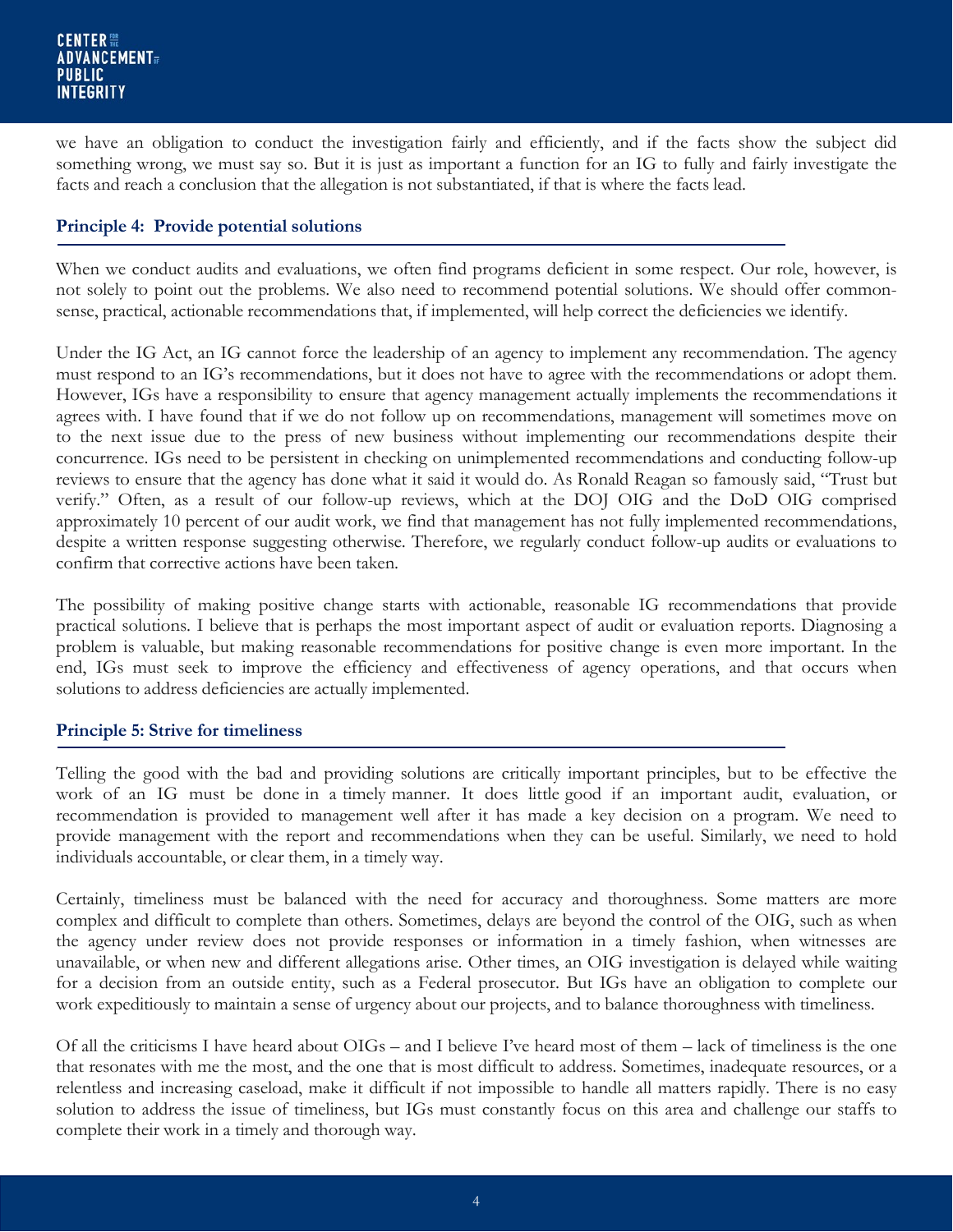#### **Principle 6: Don't cut corners**

Another one of the first things I tell new OIG employees is that we live in a glass house, and that we need to follow the rules. If we are guilty of the actions that we criticize others for in our reports, then our credibility will be severely damaged. I also tell them that our credibility is built over many years, report by report, investigation by investigation, but it can crumble with a single misstep by one employee. We cannot be hypocritical. We need to make sure our own office is in order when we go out and evaluate others.

This is essential in all our work, but it is especially important when protecting the security of the information we collect during our audits, evaluations, and investigations. That information is not ours – it is the agency's information. We have unlimited access to it under the IG Act, and we need that information to do our jobs. But we have an obligation to protect that information, to make sure we do not have security breaches, and to ensure that we do not disclose it inappropriately.

## **Principle 7: Don't expect to be popular**

Finally, I tell our employees that working for the OIG likely will not enhance their popularity. I point out that I am certain that I was not the most popular person in the DOJ cafeteria, or now in the Pentagon food court. IGs should not seek to be liked. By the nature of our role, that is not likely to happen if we undertake our work aggressively and independently. I hope our work is respected, that it is taken seriously, and that it has an impact. But I have no illusions that people will always like us or always agree with our findings.

In fact, IGs are regularly accused of being too hard or too soft, of being out to "get" people or to "cover up" problems, of engaging in a witch hunt or a whitewash, of being a junkyard dog or a lapdog. Often, we are accused of all of that by different sides in the same matter. A few months ago, I testified before a congressional committee about the DoD OIG's whistleblower reprisal investigations. Another witness at the hearing complained that the DoD OIG was being too aggressive in investigating whistleblower reprisal cases, and that we substantiated too many cases. A different witness at the

# The 7 Principles of Highly Effective IGs:

- **1. Remain independent**
- **2. Be tough but fair**
- **3. Tell the good with the bad**
- **4. Provide potential solutions**
- **5. Strive for timeliness**
- **6. Don't cut corners**
- **7. Don't expect to be popular**

same hearing complained that we were not aggressive enough and that we did not substantiate enough cases. That kind of criticism goes with the territory when you are an IG. My response is that we seek to take the facts and the evidence wherever they lead, and that we try to investigate each case as thoroughly, aggressively, and timely as we can. As an IG, you have to develop a very thick skin, because you will inevitably be criticized no matter which way you come out on a matter.

I remember the first time I went to Capitol Hill to brief a Senator about a completed report after I became the DOJ IG. My deputy at the time, Paul Martin, accompanied me. (Paul now is an accomplished and successful IG at NASA.<sup>3</sup>) After I finished the briefing, the Senator said to me, "Good briefing, but let me now tell you what I think of IGs." He stated, "IGs must be independent. You will do things that I won't like. You will do things other members of Congress won't like. You will do things the Attorney General won't like. You won't be liked. Nobody

<span id="page-5-0"></span><sup>&</sup>lt;sup>3</sup> As a side note, one of my proudest accomplishments as an IG is that seven people who worked for me while the Acting DoD IG and when I was the DOJ IG have become IGs themselves at major Federal agencies (NASA, the Department of Labor, the General Services Administration, the Legal Services Corporation, the Federal Trade Commission, the Federal Deposit Insurance Corporation, and, most recently, the Architect of the Capitol). One of the most important things managers can do is help their employees succeed in their careers, and I am very proud of these seven dedicated public servants who are now IGs.